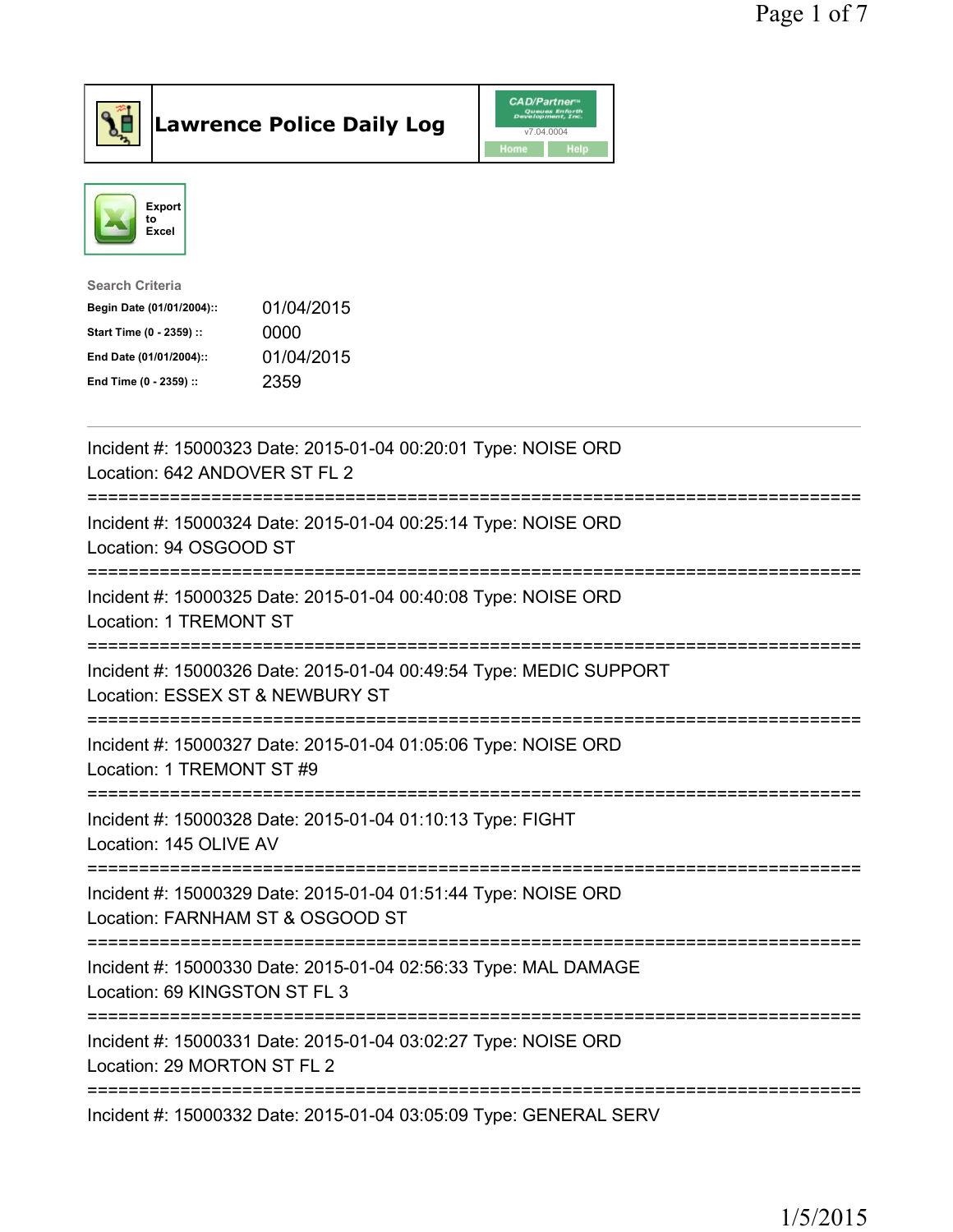| Location: 50 BROADWAY<br>===================================                                                                                   |
|------------------------------------------------------------------------------------------------------------------------------------------------|
| Incident #: 15000333 Date: 2015-01-04 03:57:05 Type: NOISE ORD<br>Location: 542 ANDOVER ST FL 2<br>=====================================       |
| Incident #: 15000334 Date: 2015-01-04 06:23:34 Type: ALARMS<br>Location: ARIAS MARKET / 66 PARKER ST<br>;===================================== |
| Incident #: 15000335 Date: 2015-01-04 07:09:04 Type: ALARMS<br>Location: EVANGELICAL CHURCH / 61 WARREN ST                                     |
| Incident #: 15000336 Date: 2015-01-04 07:44:14 Type: AUTO ACC/UNK PI<br><b>Location: SHATTUCK ST</b>                                           |
| Incident #: 15000337 Date: 2015-01-04 07:47:16 Type: AUTO ACC/NO PI<br>Location: FERRY ST & WILBUR ST                                          |
| Incident #: 15000338 Date: 2015-01-04 08:19:44 Type: AUTO ACC/NO PI<br>Location: ALDER ST & HAMPSHIRE ST                                       |
| Incident #: 15000339 Date: 2015-01-04 08:29:20 Type: 911 HANG UP<br>Location: 186 EXCHANGE ST                                                  |
| Incident #: 15000340 Date: 2015-01-04 08:59:31 Type: ALARMS<br>Location: 599 CANAL ST                                                          |
| Incident #: 15000341 Date: 2015-01-04 09:46:02 Type: DOMESTIC/PROG<br>Location: 17 KENDALL ST FL 3RD                                           |
| ======================================<br>Incident #: 15000342 Date: 2015-01-04 10:00:21 Type: B&E/PAST<br>Location: 50 TOWER HILL ST          |
| Incident #: 15000343 Date: 2015-01-04 10:06:36 Type: B&E/PAST<br>Location: 383 HAVERHILL ST #28                                                |
| Incident #: 15000344 Date: 2015-01-04 10:45:02 Type: ALARM/BURG<br>Location: 258 E HAVERHILL ST                                                |
| Incident #: 15000345 Date: 2015-01-04 10:46:10 Type: MISSING PERS<br>Location: 10 CHESTER ST                                                   |
| Incident #: 15000346 Date: 2015-01-04 11:18:44 Type: MAL DAMAGE<br>Location: 6 BELMONT ST                                                      |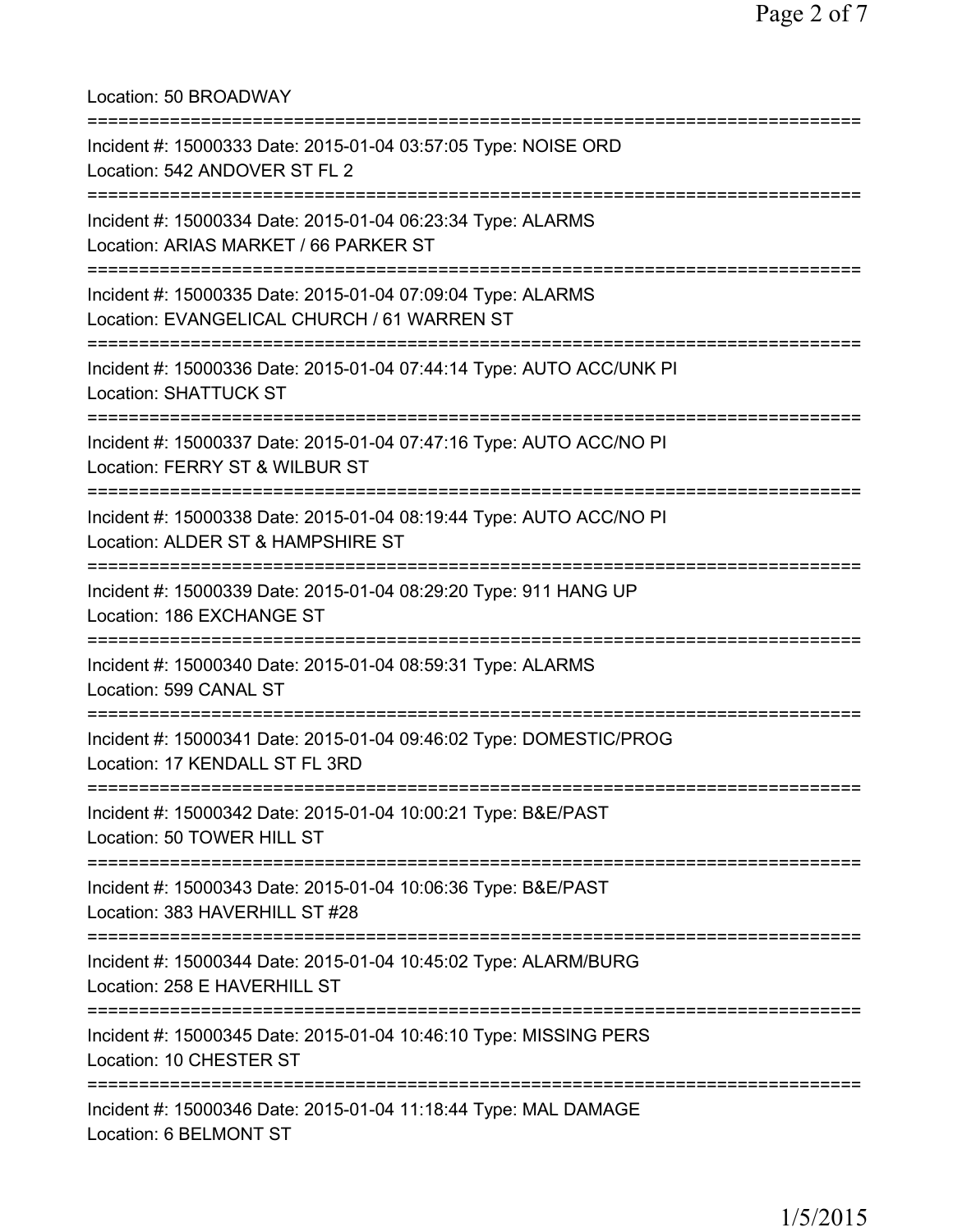| Incident #: 15000347 Date: 2015-01-04 11:20:08 Type: ALARM/BURG<br>Location: 60 NESMITH ST                                            |
|---------------------------------------------------------------------------------------------------------------------------------------|
| Incident #: 15000348 Date: 2015-01-04 11:43:05 Type: M/V STOP<br>Location: 198 PARK ST                                                |
| Incident #: 15000349 Date: 2015-01-04 12:04:12 Type: B&E/PAST<br>Location: 89 KNOX ST                                                 |
| Incident #: 15000350 Date: 2015-01-04 12:06:03 Type: MAL DAMAGE<br>Location: 150 SARATOGA ST                                          |
| Incident #: 15000351 Date: 2015-01-04 12:21:28 Type: STOL/MV/PAS<br>Location: 230 BROADWAY                                            |
| Incident #: 15000353 Date: 2015-01-04 12:24:10 Type: CK WELL BEING<br>Location: 157 SALEM ST #2                                       |
| Incident #: 15000352 Date: 2015-01-04 12:25:38 Type: 209A/VIOLATION<br>Location: 30 EASTON ST                                         |
| Incident #: 15000354 Date: 2015-01-04 12:36:05 Type: GENERAL SERV<br>Location: MANN ST & WESLEY ST                                    |
| Incident #: 15000355 Date: 2015-01-04 12:36:40 Type: MAL DAMAGE<br>Location: AMERICAN ELECTROPLATING / 355 MERRIMACK ST               |
| Incident #: 15000356 Date: 2015-01-04 12:38:31 Type: DOMESTIC/PAST<br>Location: 345 LOWELL ST<br>;=================================== |
| Incident #: 15000357 Date: 2015-01-04 12:59:31 Type: DOMESTIC/PROG<br>Location: 201 BAILEY ST #REAR FL 2                              |
| Incident #: 15000358 Date: 2015-01-04 13:16:24 Type: DISTURBANCE<br>Location: 38 NORRIS ST                                            |
| Incident #: 15000359 Date: 2015-01-04 13:35:39 Type: COUNTERFEIT<br>Location: HAFFNERS GAS STATION / 194 S BROADWAY                   |
| Incident #: 15000360 Date: 2015-01-04 13:40:33 Type: HIT & RUN M/V<br>Location: BROTHERS PIZZA / 145 LAWRENCE ST                      |
|                                                                                                                                       |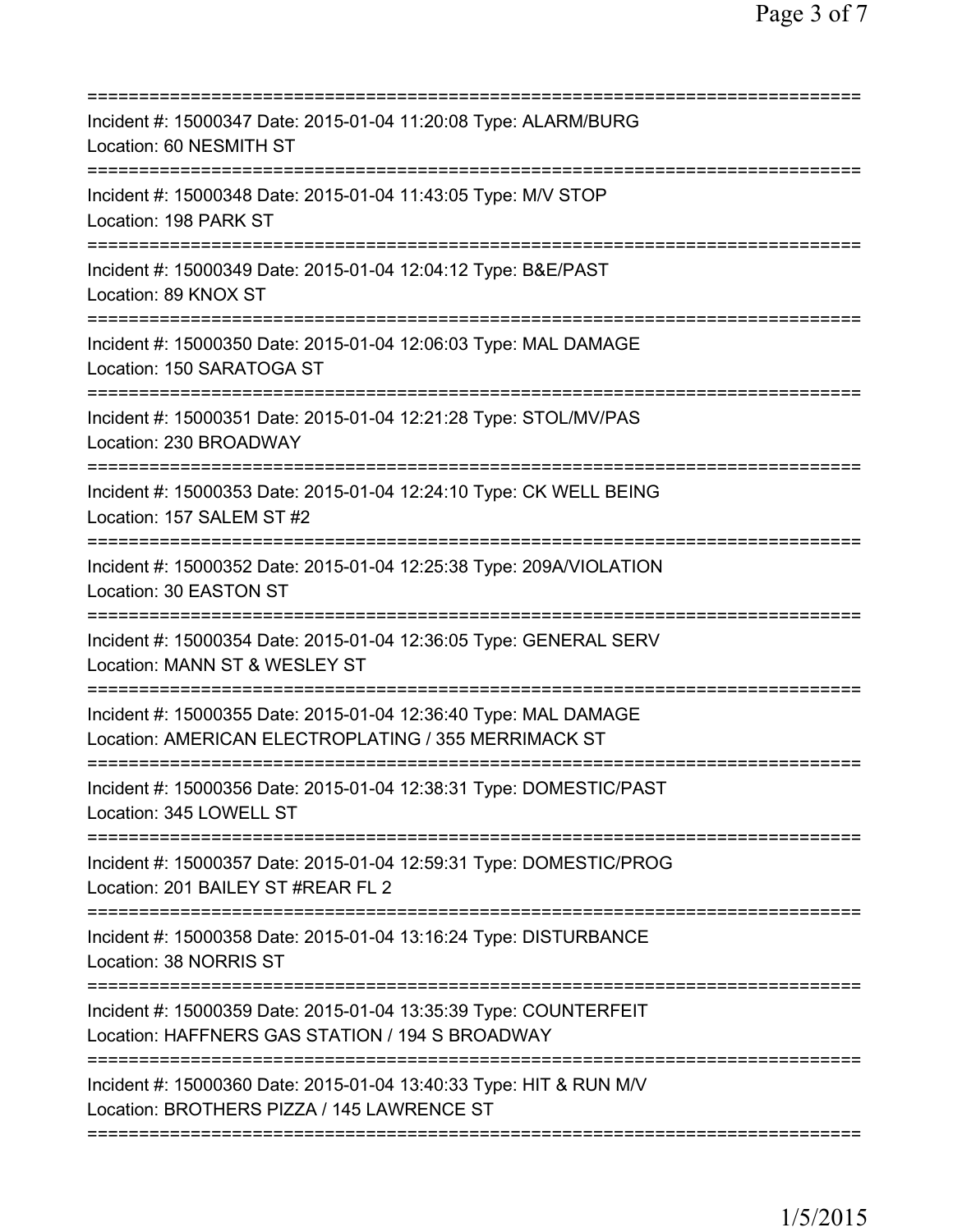| Incident #: 15000361 Date: 2015-01-04 14:31:10 Type: KEEP PEACE<br>Location: 60 TRENTON ST FL 2ND                  |
|--------------------------------------------------------------------------------------------------------------------|
| Incident #: 15000362 Date: 2015-01-04 14:40:25 Type: ALARM/BURG<br>Location: LEONARD SCHOOL / 60 ALLEN ST          |
| Incident #: 15000363 Date: 2015-01-04 14:43:42 Type: DOMESTIC/PAST<br>Location: 85 OXFORD ST #1ST                  |
| Incident #: 15000364 Date: 2015-01-04 15:13:46 Type: UNWANTEDGUEST<br>Location: 233 JACKSON ST #4                  |
| Incident #: 15000365 Date: 2015-01-04 15:47:37 Type: DOMESTIC/PROG<br>Location: 113 S UNION ST #2ND                |
| Incident #: 15000366 Date: 2015-01-04 15:49:57 Type: DOMESTIC/PROG<br>Location: 13 BICKNELL TER #2ND               |
| Incident #: 15000367 Date: 2015-01-04 16:14:52 Type: B&E/PAST<br>Location: 383 HAVERHILL ST #28                    |
| Incident #: 15000368 Date: 2015-01-04 16:34:52 Type: DISTURBANCE<br>Location: 55 BRUCE ST #1                       |
| Incident #: 15000369 Date: 2015-01-04 16:44:23 Type: HIT & RUN M/V<br>Location: 47 STORROW TER                     |
| Incident #: 15000370 Date: 2015-01-04 16:47:50 Type: ALARM/BURG<br>Location: GLENN GARY CONTRACTING / 26 ISLAND ST |
| Incident #: 15000371 Date: 2015-01-04 17:10:42 Type: B&E/PROG<br>Location: GLEN GARRY / 26 ISLAND ST               |
| Incident #: 15000372 Date: 2015-01-04 17:13:27 Type: LIC PLATE STO<br>Location: 287 BROADWAY                       |
| Incident #: 15000373 Date: 2015-01-04 17:22:47 Type: ROBBERY ARMED<br>Location: 48-50 MANCHESTER ST                |
| Incident #: 15000374 Date: 2015-01-04 17:40:34 Type: UNKNOWN PROB<br>Location: LA FRUITERIA / 75 MANCHESTER ST     |
| Incident #: 15000375 Date: 2015-01-04 17:42:49 Type: MAN DOWN                                                      |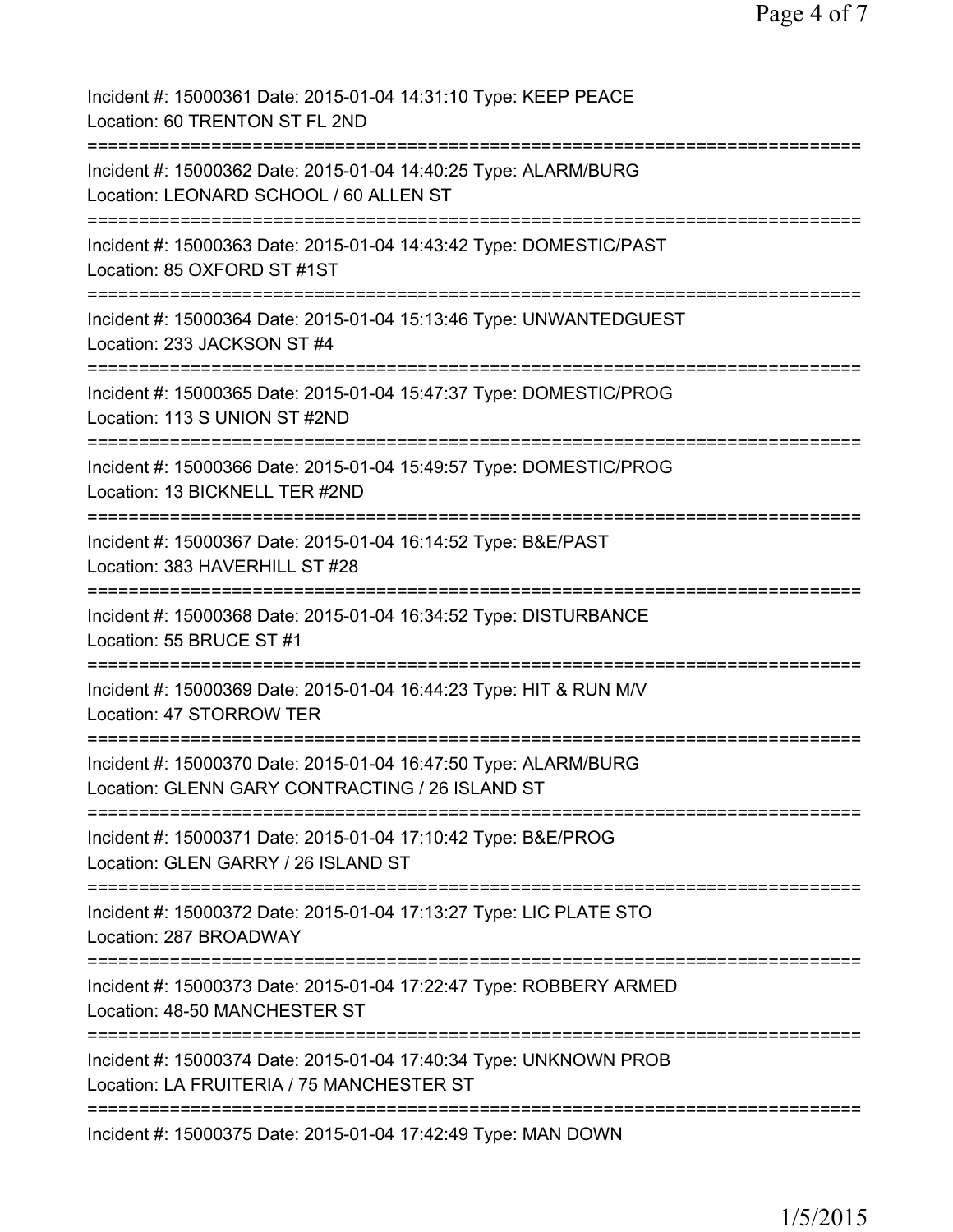Location: CAP / 7 BROADWAY =========================================================================== Incident #: 15000376 Date: 2015-01-04 17:43:39 Type: M/V STOP Location: 73 WINTHROP AV =========================================================================== Incident #: 15000377 Date: 2015-01-04 17:52:03 Type: FIRE Location: 600 ESSEX ST =========================================================================== Incident #: 15000378 Date: 2015-01-04 17:54:41 Type: HIT & RUN M/V Location: LAWRENCE ST & LEXINGTON ST =========================================================================== Incident #: 15000379 Date: 2015-01-04 17:57:47 Type: KIDNAP/PROG Location: 152 MARGIN ST FL 3 =========================================================================== Incident #: 15000380 Date: 2015-01-04 17:57:51 Type: A&B PAST Location: 53 BRUCE ST =========================================================================== Incident #: 15000381 Date: 2015-01-04 18:04:59 Type: NOISE ORD Location: 196 PARK ST FL 2 =========================================================================== Incident #: 15000382 Date: 2015-01-04 18:36:41 Type: M/V STOP Location: FARLEY ST & S BROADWAY =========================================================================== Incident #: 15000383 Date: 2015-01-04 19:00:14 Type: UNWANTEDGUEST Location: 19 WINTER ST =========================================================================== Incident #: 15000384 Date: 2015-01-04 19:03:43 Type: TOW/REPOSSED Location: 72 LYNN ST =========================================================================== Incident #: 15000385 Date: 2015-01-04 19:27:25 Type: UNWANTEDGUEST Location: 345 LOWELL ST FL 1 =========================================================================== Incident #: 15000386 Date: 2015-01-04 19:45:53 Type: 209A/VIOLATION Location: 59 JACKSON ST =========================================================================== Incident #: 15000387 Date: 2015-01-04 19:51:02 Type: M/V STOP Location: BROADWAY & LOWELL ST =========================================================================== Incident #: 15000388 Date: 2015-01-04 20:31:51 Type: 911 HANG UP Location: 14 COLFAX AV FL 2 =========================================================================== Incident #: 15000389 Date: 2015-01-04 20:37:53 Type: A&B PAST Location: LAWRENCE ST & OAK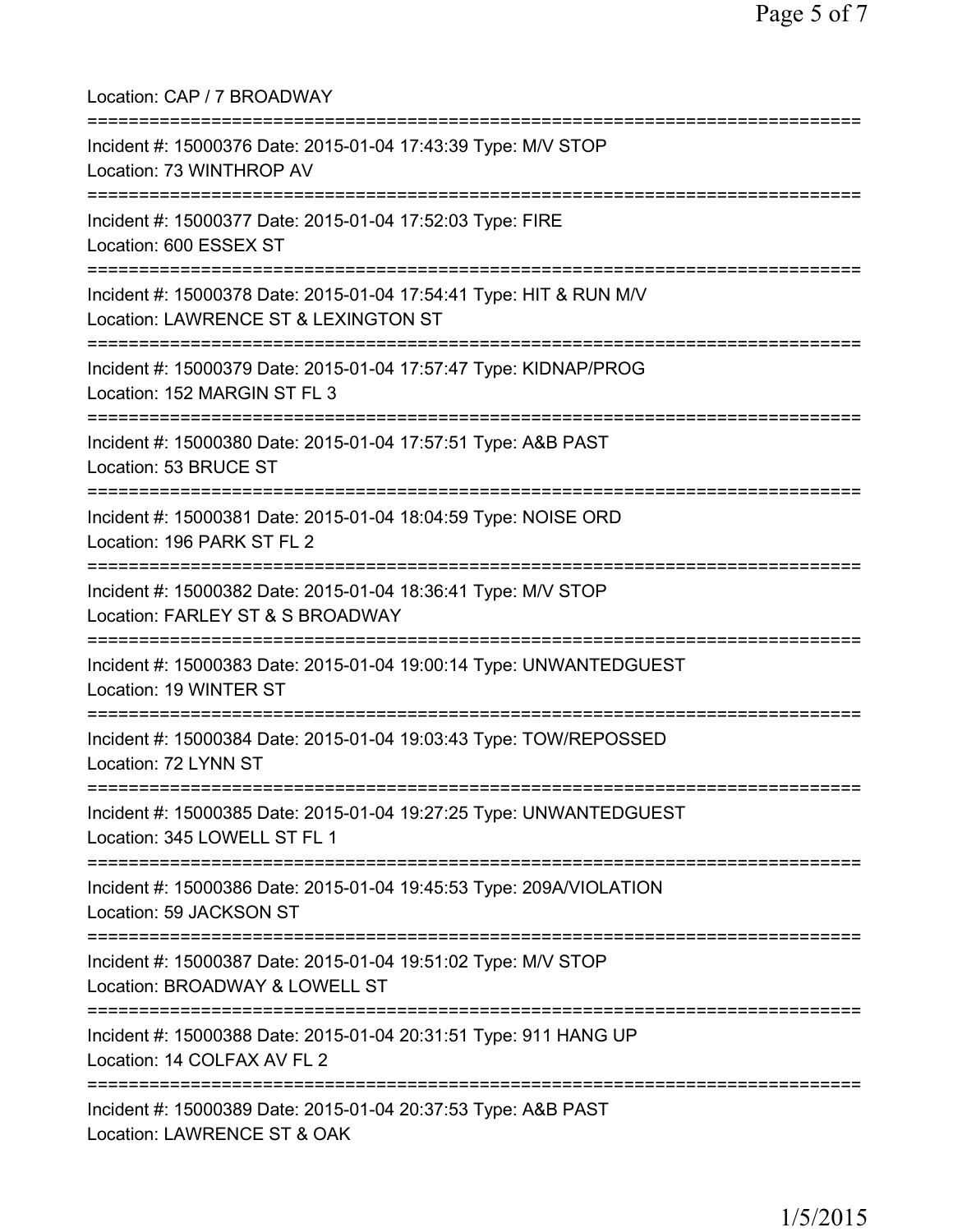| Incident #: 15000390 Date: 2015-01-04 20:56:59 Type: M/V STOP<br>Location: ABBOTT ST & PHILLIPS ST<br>================<br>=========================== |
|-------------------------------------------------------------------------------------------------------------------------------------------------------|
| Incident #: 15000391 Date: 2015-01-04 21:35:58 Type: DRUG OVERDOSE<br>Location: 180 HIGH ST                                                           |
| Incident #: 15000392 Date: 2015-01-04 21:43:02 Type: M/V STOP<br>Location: MARKET ST & PARKER ST                                                      |
| Incident #: 15000393 Date: 2015-01-04 22:05:54 Type: DOMESTIC/PROG<br>Location: 115 HIGH ST FL 2                                                      |
| Incident #: 15000394 Date: 2015-01-04 22:06:50 Type: ROBBERY ARMED<br>Location: 370 BROADWAY                                                          |
| Incident #: 15000395 Date: 2015-01-04 22:19:30 Type: SUICIDE ATTEMPT<br>Location: 129 WATER ST FL 2                                                   |
| Incident #: 15000396 Date: 2015-01-04 22:27:54 Type: SUS PERS/MV<br>Location: 117 ARLINGTON ST                                                        |
| Incident #: 15000397 Date: 2015-01-04 22:44:14 Type: RECOV/STOL/MV<br>Location: 245 ERVING AV<br>=================                                    |
| Incident #: 15000398 Date: 2015-01-04 23:10:45 Type: M/V STOP<br>Location: AMESBURY ST & METHUEN ST                                                   |
| Incident #: 15000399 Date: 2015-01-04 23:19:59 Type: M/V STOP<br>Location: S UNION & EXETER ST                                                        |
| Incident #: 15000400 Date: 2015-01-04 23:31:29 Type: NEIGHBOR PROB<br>Location: 73 BAILEY ST FL 2                                                     |
| Incident #: 15000401 Date: 2015-01-04 23:41:49 Type: M/V STOP<br>Location: BROADWAY & GREEN ST                                                        |
|                                                                                                                                                       |

237 record(s)

{ call presslog("2015-01-04","0000","2015-01-04","2359") } Total records found: 237 These results were produced by the following query: